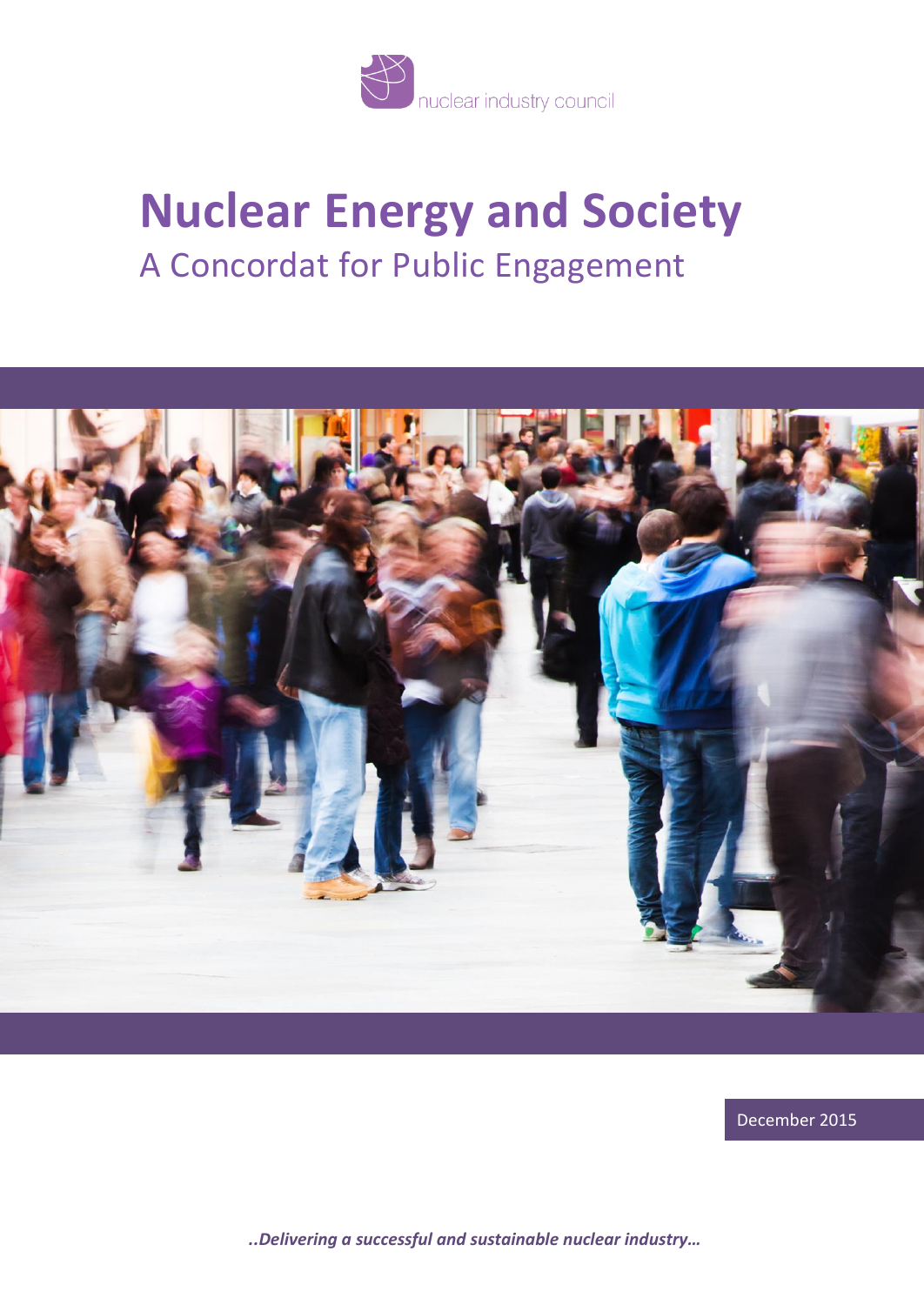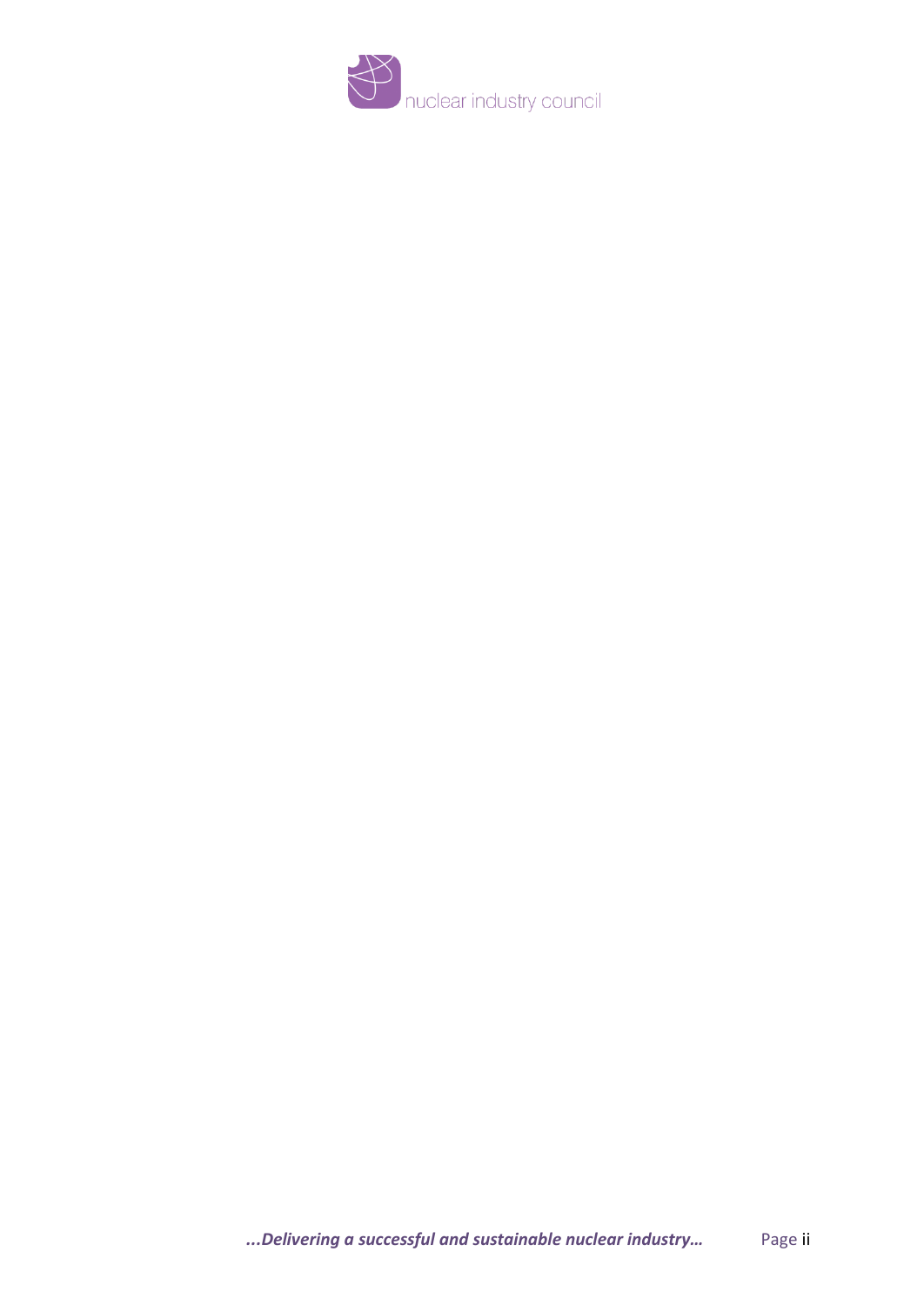

#### **FORWORD**

Earning and sustaining the trust and understanding of people whose livelihoods and interests are affected by your activities is an increasingly important part of corporate responsibility.

The benefits of effective communication, consultation and engagement with the public are now well-recognised by businesses across the economy. This is especially true for those working in sensitive or controversial sectors, such as the nuclear industry, where public concern and mistrust can be most acute.

The reputation for secrecy that has been attached to the nuclear industry in the public mind is being replaced by a more open and transparent attitude on the part of companies in the industry, those who work in them and those who represent and support the vital contribution that nuclear power makes to the nation's energy mix.

These people are actively engaging, consulting, listening, debating and informing at all levels; with schoolchildren to pensioners as the best means of increasing public knowledge and understanding, and earning trust through open dialogue. The fruits of these activities are evident in increasing favourable public attitudes towards nuclear measured opinion polls over recent years.

However, public support for nuclear power is fragile and cannot be taken for granted. The industry must therefore continually improve its approach to public engagement not only with the communities most affected by its activities but also with the wider public and their elected representatives.

It must listen to its critics as well as to its friends, and above all it must ensure that all its communications and engagement with the public are underpinned by a dedication to clarity, factual accuracy and honesty.

I warmly welcome this Concordat as evidence of the industry's senior commitment to upholding and practicing the important principles it embodies and the ability of its workforce to engage with the communities in which they work.

Chrhitten

*Lord Hutton, Chairman of the Nuclear Industry Association and Co-Chair of the Nuclear Industry Council*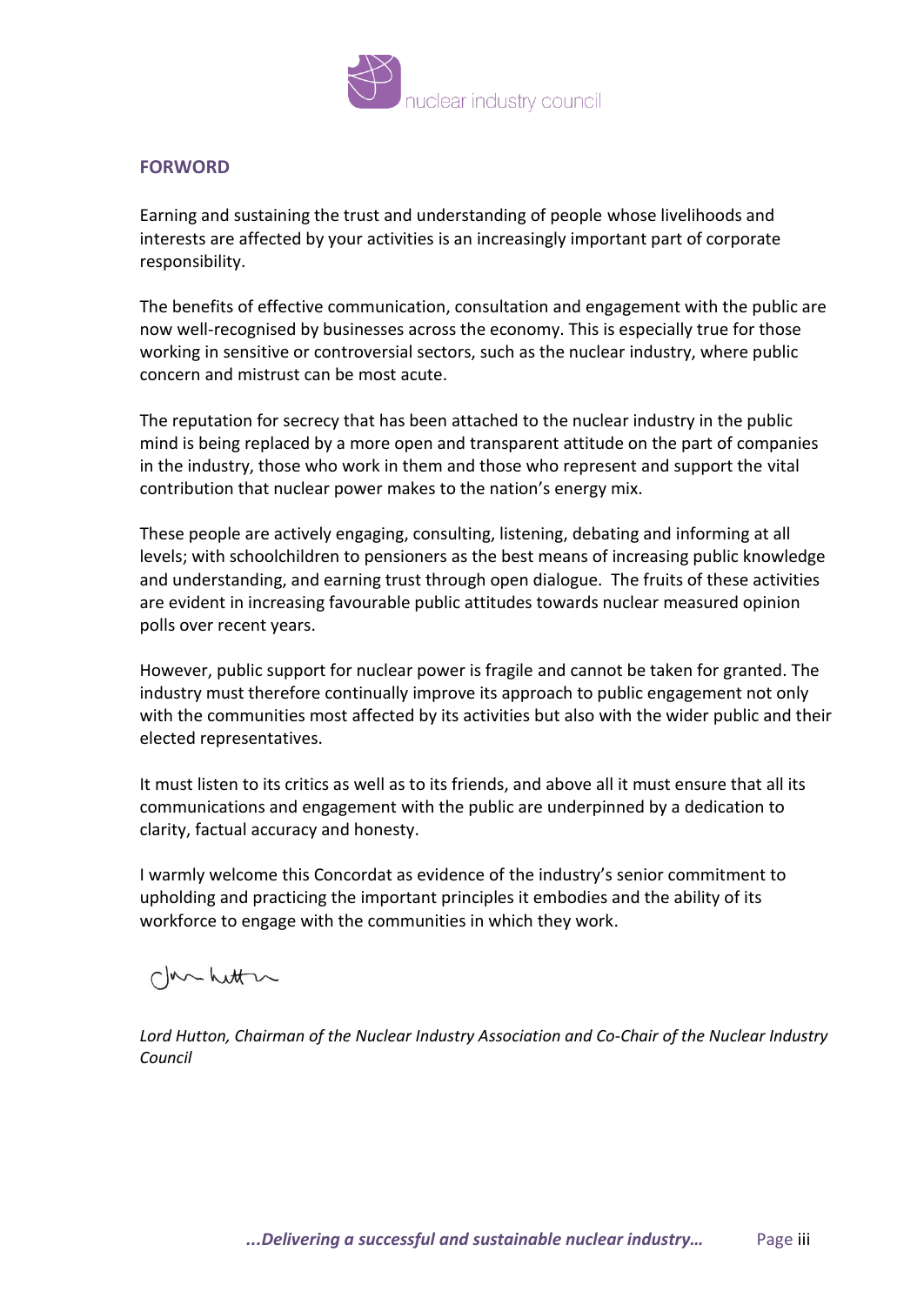## **1 INTRODUCTION**

 $\overline{a}$ 

One of the greatest challenges faced in the  $21<sup>st</sup>$  Century is the 'energy trilemma'; ensuring that secure, affordable and low carbon energy is available to a growing world population. In the United Kingdom, our energy infrastructure is ageing and a new, diverse and more distributed electricity infrastructure is emerging. There is a need not only to transform the current generating capacity into a low carbon system, but also to reconfigure the grid to extend more widely and to balance stable baseload and intermittent renewable electricity supplies.

Existing nuclear power stations continue to operate with many extending their operating lives, whilst plans are in place to establish 16GWe of new nuclear power. The UK continues to enrich uranium for nuclear fuel, manufacture fuel assemblies for most of our existing reactors, and examine spent fuel to improve efficiency and reliability. Reprocessing facilities at Sellafield are processing spent fuel for potential future use, and closed nuclear facilities are being decommissioned. The UK continues to manage the legacy wastes arising from early nuclear programmes and the spent fuel from our civil nuclear reactor fleet. All this is made possible by the dedication and skill of the many thousands of people working throughout the UK nuclear industry. In addition, our universities and research laboratories carry out important work to support existing and future nuclear programmes and train the next generation of engineers and scientists.

As the UK energy infrastructure transforms and the nuclear operations, new build, fuel cycle services and decommissioning and waste management programme are delivered, it is not only the political and industrial drivers that will make change possible; wider society has its views and its voice. The industry has made substantial progress over recent years in securing public understanding and support for the role of nuclear power in providing the electricity we need. Maintaining and strengthening this public support is essential for these developments at national and local level. Without it neither the political mandate nor the industrial backing will be sufficiently robust to deliver the transformation in energy infrastructure over the extended timescales required.

Engaging with civil society on nuclear matters is therefore imperative and both Government and the energy sector, including the civil nuclear sector, have an important role to play. The Nuclear Industrial Strategy recognised this responsibility, identifying an action on public engagement and awareness. In delivering this action, the Nuclear Industry Council published their high level strategy<sup>1</sup> in 2014 setting out priorities for Government and Industry to work together with others to enhance public engagement with nuclear energy.

This Concordat for Public Engagement, signed by members of the Nuclear Industry Council and other stakeholders has been developed to demonstrate the sector's commitment to engaging with society on nuclear energy matters and affirms the sector's resolve to show leadership, implement best practice, communicate effectively and make a difference.

<sup>&</sup>lt;sup>1</sup> "In the Public Eye: Nuclear Energy and Society", Nuclear Industry Council Report, July 2014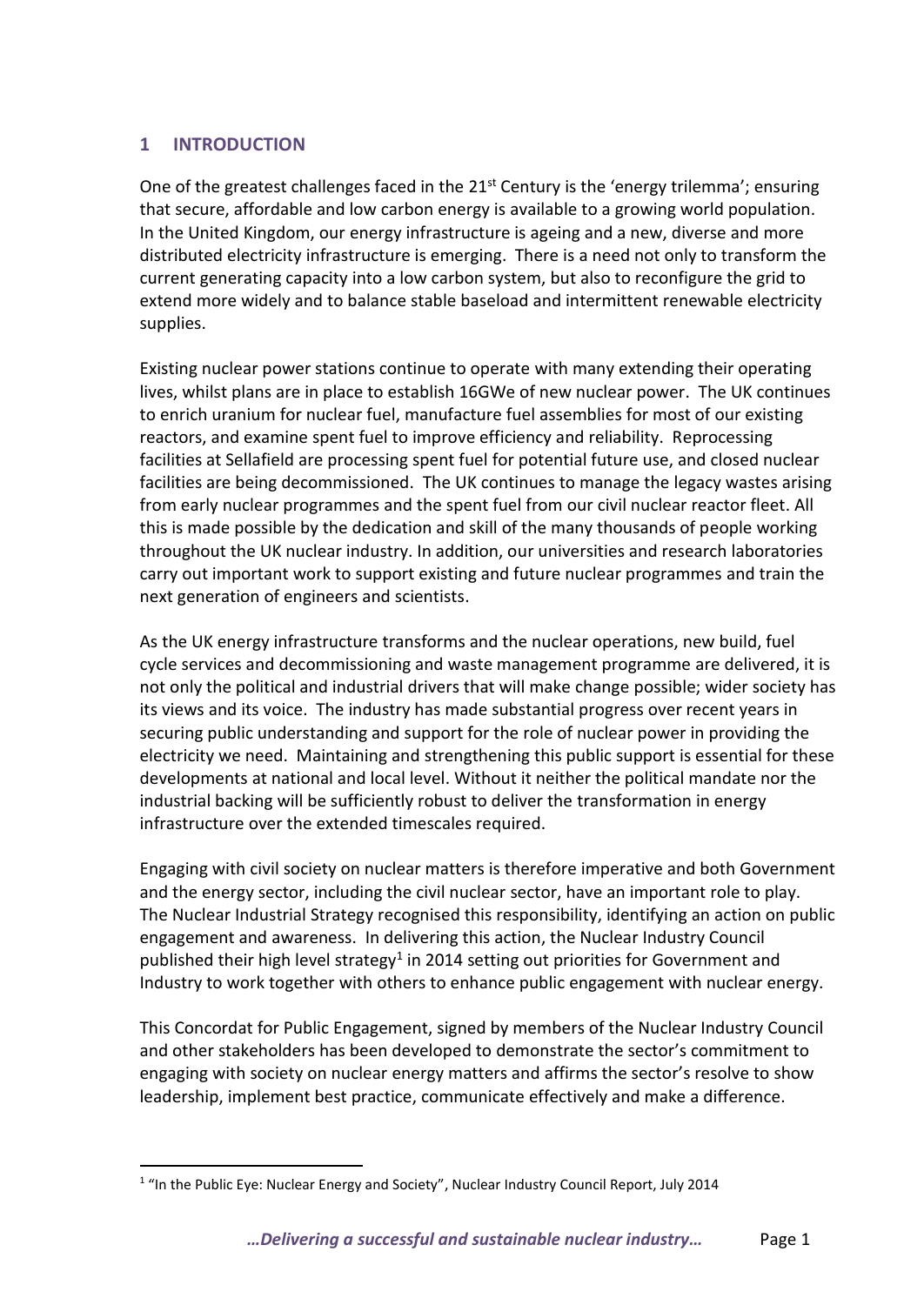# **2 PRINCIPLES**

#### **2.1 Principle 1: Leadership Commitment**

Companies working in the UK civil nuclear sector recognise the importance of public engagement.

- We take society's attitude to nuclear energy seriously and place high priority on public engagement across our organisation.
- We embed public engagement in our organisations' strategic and operational plans.
- We provide the leadership and resource needed to encourage and enable our people to engage with society.

# **2.2 Principle 2: Best Practice**

Our engagement with the public will be characterised by:

- **Dialogue:** We value two-way communication and will listen to the public voice.
- **Trust:** We seek to build public trust by showing respect and being open and transparent about the challenges we face and the actions we are taking to address them.
- **Clarity:** We ensure that public engagement is characterised by clear, consistent and concise information written or spoken in plain language.
- **Consultation:** We listen to communities and actively consult with them, particularly when our activities impact on daily life.

# **2.3 Principle 3: Effective Communicators**

We recognise that our people are ambassadors for the sector and that independent experts as well as industry leaders have an important role to play in public communications:

- We promote public engagement within our organisations and it is reflected in staff policies.
- We support our people to engage with the public by providing appropriate training, resource and opportunities.
- We act individually and collectively to build understanding and awareness of the positive impact of our sector on society.

# **2.4 Principle 4: Making a Difference**

We recognise the importance of public attitudes to nuclear energy and regularly assess progress in fostering engagement with society:

- We evaluate public opinion surveys relevant to our business and seek to better understand society's attitude to civil nuclear energy.
- We review and continually improve our public engagement programmes, building on successes and learning how we can be more effective.
- We work together to collaborate in public engagement and share good practice.